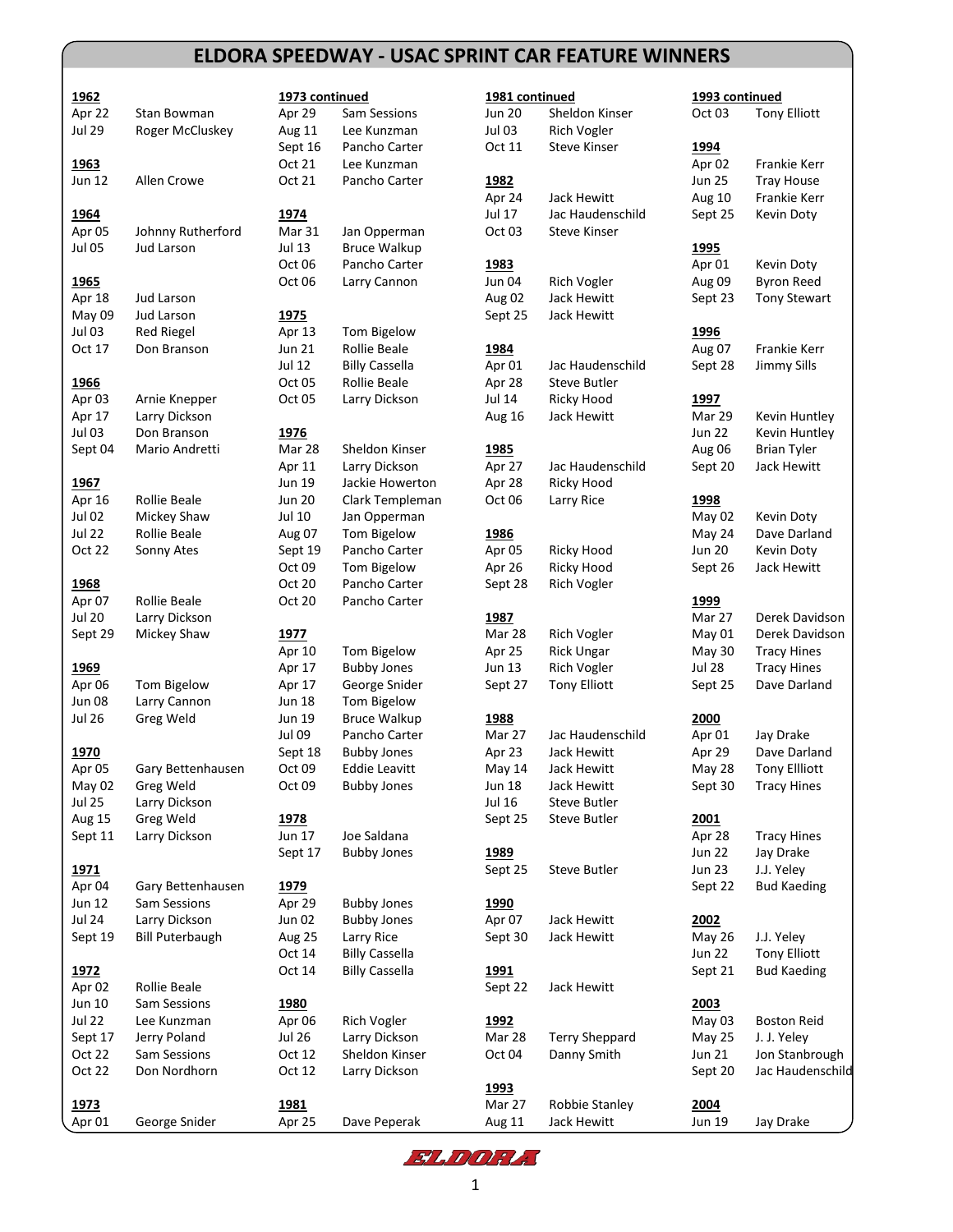|                |                               |               |                       |                                  | <b>ELDORA SPEEDWAY - USAC SPRINT CAR FEATURE WINNERS</b> |        |                                        |
|----------------|-------------------------------|---------------|-----------------------|----------------------------------|----------------------------------------------------------|--------|----------------------------------------|
| 2004 continued |                               | 2017          |                       |                                  |                                                          |        |                                        |
| Aug 07         | Kevin Huntley                 | <b>May 12</b> | Justin Grant          |                                  |                                                          |        |                                        |
| Sept 25        | <b>Dickie Gaines</b>          | May 13        | Robert Ballou         |                                  |                                                          |        |                                        |
|                |                               | Sept 23       | C.J. Leary            |                                  |                                                          |        |                                        |
| 2005           |                               |               |                       |                                  |                                                          |        |                                        |
| Apr 30         | Jay Drake                     | 2018          |                       |                                  |                                                          |        |                                        |
| May 29         | Rob Chaney                    | May 11        | <b>Brady Bacon</b>    |                                  |                                                          |        |                                        |
| <b>Jun 18</b>  | Kevin Huntley                 | May 12        | Chris Windom          |                                  |                                                          |        |                                        |
| Aug 06         | Rob Chaney                    | Sept 22       | <b>Tyler Courtney</b> |                                  |                                                          |        |                                        |
| Sept 24        | Levi Jones                    |               |                       |                                  |                                                          |        |                                        |
|                |                               | 2019          |                       |                                  |                                                          |        |                                        |
| 2006           |                               | May 10        | <b>Tyler Courtney</b> |                                  |                                                          |        |                                        |
| Apr 01         | Jerry Coons Jr                | July 17       | <b>Tyler Courtney</b> |                                  |                                                          |        |                                        |
| Apr 29         | Rob Chaney                    | Sept 28       | <b>Tyler Courtney</b> |                                  |                                                          |        |                                        |
| Jun 17         | Matt Westfall                 |               |                       |                                  |                                                          |        |                                        |
| Sept 23        | <b>Tracy Hines</b>            | 2020<br>None  |                       |                                  |                                                          |        |                                        |
| 2007           |                               |               |                       |                                  |                                                          |        |                                        |
| Apr 28         | Robert Ballou                 | 2021          |                       |                                  |                                                          |        |                                        |
| Sept 22        | Robert Ballou                 | May 8         | <b>Tyler Courtney</b> |                                  |                                                          |        |                                        |
|                |                               | May 8         | Robert Ballou         |                                  | <b>TOTAL WIN LIST</b>                                    |        |                                        |
| 2008           |                               |               |                       | 13                               | Jack Hewitt                                              | 2      | Gary Bettenhausen                      |
| <b>May 10</b>  | <b>Tracy Hines</b>            |               |                       | 9                                | <b>Tracy Hines</b>                                       | 2      | <b>Brady Bacon</b>                     |
| Jun 14         | <b>Tracy Hines</b>            |               |                       | 9                                | Larry Dickson                                            | 2      | Chris Windom                           |
| Sept 20        | <b>Brad Sweet</b>             |               |                       | 7                                | Pancho Carter                                            | 1      | Mario Andretti                         |
|                |                               |               |                       | 6                                | Rollie Beale                                             | 1      | Sonny Ates                             |
| 2009           |                               |               |                       | 6                                | Tom Bigelow                                              | 1      | Stan Bowman                            |
| Apr 11         | Jerry Coons Jr                |               |                       | 6                                | <b>Bubby Jones</b>                                       | 1      | Allen Crowe                            |
| Sept 26        | Jerry Coons Jr                |               |                       | 6                                | <b>Rich Vogler</b>                                       | 1      | <b>Dickie Gaines</b>                   |
|                |                               |               |                       | 6                                | Robert Ballou                                            | 1      | <b>Tray House</b>                      |
| 2010           |                               |               |                       | 5                                | Jac Haudenschild                                         | 1      | Jackie Howerton                        |
| May 12         | Robert Ballou                 |               |                       | 5                                | Dave Darland                                             | 1      | Arnie Knepper                          |
| Sept 25        | Levi Jones                    |               |                       | 5                                | <b>Tyler Courtney</b>                                    | 1      | Eddie Leavitt                          |
|                |                               |               |                       | 4                                | Kevin Doty                                               | 1      | Roger McCluskey                        |
| 2011           |                               |               |                       | 4                                | Jay Drake                                                | 1      | Don Nordhorn                           |
| Sept 24        | Kyle Larson                   |               |                       | 4                                | <b>Tony Elliott</b>                                      | 1      | Dave Peperak                           |
| 2012           |                               |               |                       | 4<br>4                           | Ricky Hood<br>Kevin Huntley                              | 1<br>1 | Jerry Poland<br><b>Bill Puterbaugh</b> |
| Apr 21         | <b>Tracy Hines</b>            |               |                       | 4                                | <b>Sammy Sessions</b>                                    | 1      | <b>Red Riegel</b>                      |
| <b>Jul 28</b>  | Dave Darland                  |               |                       | 4                                | Steve Buter                                              | 1      | <b>Boston Reid</b>                     |
| Sept 22        | <b>Tracy Hines</b>            |               |                       | 3                                | <b>Billy Cassella</b>                                    | 1      | <b>Byron Reed</b>                      |
|                |                               |               |                       | 3                                | Frankie Kerr                                             | 1      | Johnny Rutherford                      |
| 2013           |                               |               |                       | 3                                | Sheldon Kinser                                           | 1      | Joe Saldana                            |
| Sept 21        | Chris Windom                  |               |                       | 3                                | Lee Kunzman                                              | 1      | <b>Terry Sheppard</b>                  |
|                |                               |               |                       | 3                                | Jud Larson                                               | 1      | <b>Jimmy Sills</b>                     |
| 2014           |                               |               |                       | 3                                | Greg Weld                                                | 1      | Danny Smith                            |
| April 19       | Dave Darland                  |               |                       | 3                                | J. J. Yeley                                              | 1      | Jon Stanbrough                         |
| Sept 21        | <b>Brady Bacon</b>            |               |                       | 3                                | Rob Chaney                                               | 1      | Robbie Stanley                         |
|                |                               |               |                       | 3                                | Jerry Coons Jr                                           | 1      | <b>Tony Stewart</b>                    |
| 2015           |                               |               |                       | 3                                | <b>Justin Grant</b>                                      | 1      | Clark Templeman                        |
| May 8<br>May 9 | Robert Ballou<br>Justin Grant |               |                       | $\overline{2}$                   | Don Branson                                              | 1      | <b>Brian Tyler</b>                     |
| Sept 26        | <b>Thomas Meseraull</b>       |               |                       | $\overline{2}$                   | Larry Cannon                                             | 1      | <b>Rick Ungar</b>                      |
|                |                               |               |                       | $\overline{2}$                   | Derek Davidson                                           | 1      | Matt Westfall<br><b>Brad Sweet</b>     |
| 2016           |                               |               |                       | $\overline{2}$<br>$\overline{2}$ | <b>Bud Kaeding</b><br><b>Steve Kinser</b>                | 1<br>1 | Kyle Larson                            |
| May 6          | <b>Bryan Clauson</b>          |               |                       | $\overline{2}$                   | Jan Opperman                                             | 1      | <b>Thomas Meseraull</b>                |
| May 7          | Chad Boespflug                |               |                       | $\overline{2}$                   | Larry Rice                                               | 1      | Bryan Clauson                          |
| Sept 24        | Justin Grant                  |               |                       | $\overline{2}$                   | Mickey Shaw                                              | 1      | Chad Boespflug                         |
|                |                               |               |                       | $\overline{2}$                   | George Snider                                            | 1      | C.J. Leary                             |
|                |                               |               |                       | $\overline{2}$                   | <b>Bruce Walkup</b>                                      |        |                                        |
|                |                               |               |                       | $\overline{2}$                   | Levi Jones                                               |        |                                        |

*204 races to date 78 different winners*

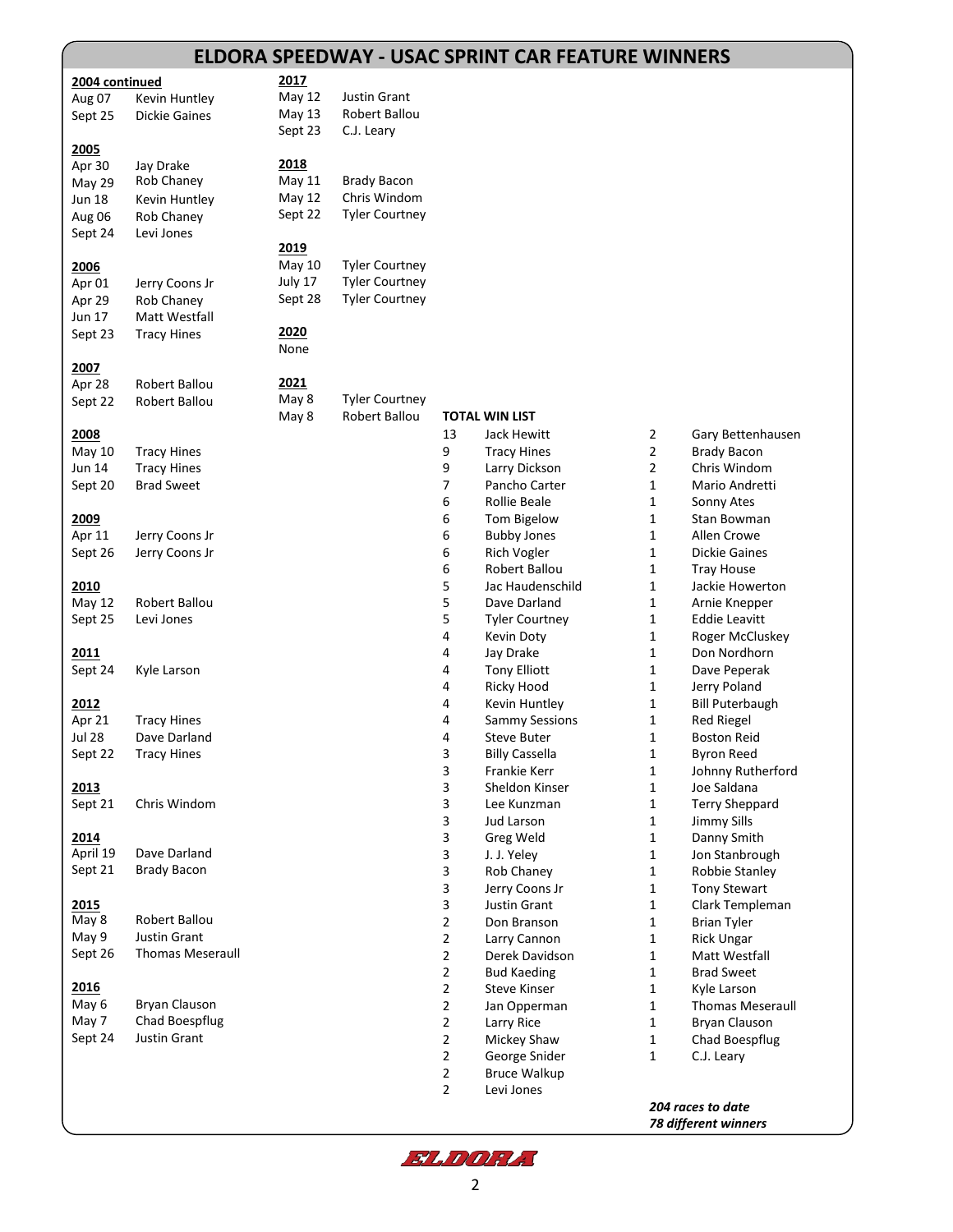## **ELDORA SPEEDWAY - USAC MIDGET FEATURE WINNERS**

| <u> 1964</u>  |                     | 1997          |                     | 2016    |                       |              |                       |
|---------------|---------------------|---------------|---------------------|---------|-----------------------|--------------|-----------------------|
| Jun 13        | <b>Bob Wente</b>    | Sept 20       | Jay Drake           | Sept 24 | Rico Abreu            |              |                       |
| <b>Aug 29</b> | Bobby Marshman      |               |                     |         |                       |              |                       |
|               |                     | 1998          |                     | 2017    |                       |              |                       |
|               |                     |               | Jack Hewitt         | Sept 23 |                       |              |                       |
| 1969          |                     | Sept 26       |                     |         | Spencer Bayston       |              |                       |
| Aug 24        | Mel Kenyon          |               |                     |         |                       |              |                       |
|               |                     | 1999          |                     | 2018    |                       |              |                       |
| 1976          |                     | Sept 25       | Dave Darland        | Sept 22 | <b>Tyler Courtney</b> |              |                       |
| <b>Jun 20</b> | Dana Carter         |               |                     |         |                       |              |                       |
|               |                     | 2000          |                     | 2019    |                       |              |                       |
| <u> 1977 </u> |                     | Sept 30       | Kasey Kahne         | Sep 28  | <b>Tyler Courtney</b> |              |                       |
| Jun 19        | <b>Bubby Jones</b>  |               |                     |         |                       |              |                       |
|               |                     | 2001          |                     | 2020    |                       |              |                       |
| 1979          |                     | <b>Jun 22</b> | Jay Drake           | None    |                       |              |                       |
| Apr 29        | <b>Rich Vogler</b>  | <b>Jun 23</b> | Dave Darland        |         |                       |              |                       |
| Aug 25        | Joe Saldana         | Sept 22       | J.J. Yeley          |         |                       |              |                       |
|               |                     |               |                     |         |                       |              |                       |
| <u> 1981 </u> |                     | 2002          |                     |         |                       |              |                       |
| Oct 11        | Ken Schrader        | <b>Jun 22</b> | J. J. Yeley         |         |                       |              |                       |
|               |                     | Sept 21       | Jay Drake           |         |                       |              |                       |
| <u> 1982</u>  |                     |               |                     |         |                       |              |                       |
| Oct 03        | <b>Rich Vogler</b>  | 2003          |                     |         |                       |              |                       |
|               |                     | <b>Jun 21</b> | Dave Darland        |         |                       |              |                       |
| 1983          |                     |               |                     |         |                       |              |                       |
| Jun 04        | Ken Schrader        | 2004          |                     |         |                       |              |                       |
| Sept 25       | Johnny Parsons      | <b>Jun 19</b> | <b>Bobby East</b>   |         |                       |              |                       |
|               |                     | Sept 25       | Dave Darland        |         |                       |              |                       |
| <u> 1985</u>  |                     |               |                     |         |                       |              | <b>TOTAL WIN LIST</b> |
| Oct 06        | <b>Rich Vogler</b>  | 2005          |                     |         |                       | 5            | Dave Darland          |
|               |                     | <b>Jun 18</b> | Dave Darland        |         |                       | 5            | <b>Rich Vogler</b>    |
| <u> 1986</u>  |                     | Sept 24       | Danny Stratton      |         |                       | 3            | J. J. Yeley           |
|               |                     |               |                     |         |                       | 3            |                       |
| Sept 28       | <b>Rich Vogler</b>  |               |                     |         |                       |              | Jay Drake             |
|               |                     | 2006          |                     |         |                       | 3            | Jack Hewitt           |
| 1987          |                     | Sept 23       | <b>Tracy Hines</b>  |         |                       | 2            | Johnny Parsons        |
| Sept 27       | Jack Hewitt         |               |                     |         |                       | 2            | Ken Schrader          |
|               |                     | 2007          |                     |         |                       | 2            | <b>Tracy Hines</b>    |
| 1988          |                     | Sept 22       | Ricky Stenhouse, Jr |         |                       | 2            | Kyle Larson           |
| Sept 25       | <b>Rich Vogler</b>  |               |                     |         |                       | 2            | Rico Abreu            |
|               |                     | 2008          |                     |         |                       | 2            | <b>Tyler Courtney</b> |
| 1989          |                     | Sept 20       | J.J. Yeley          |         |                       | 1            | Dana Carter           |
| Sept 24       | Robby Flock         |               |                     |         |                       | 1            | <b>Bobby East</b>     |
|               |                     | 2009          |                     |         |                       | 1            | Robby Flock           |
| <u> 1990</u>  |                     | Sept 26       | <b>Brad Sweet</b>   |         |                       | 1            | Stan Fox              |
| Sept 30       | Stan Fox            |               |                     |         |                       | 1            | Jeff Gordon           |
|               |                     | 2010          |                     |         |                       | 1            | <b>Bubby Jones</b>    |
| <u> 1991</u>  |                     | Sept 25       | Jerry Coons Jr      |         |                       | 1            | Kasey Kahne           |
| Sept 22       | Jeff Gordon         |               |                     |         |                       | $\mathbf 1$  | Mel Kenyon            |
|               |                     | 2011          |                     |         |                       | 1            | Steve Knepper         |
| <u> 1992 </u> |                     | Sept 24       | Kyle Larson         |         |                       | 1            | Bobby Marshman        |
| Oct 04        | Johnny Parsons      |               |                     |         |                       | 1            | Joe Saldana           |
|               |                     | 2012          |                     |         |                       | 1            | <b>Tony Stewart</b>   |
| 1993          |                     | Sept 22       | Kyle Larson         |         |                       | $\mathbf 1$  | <b>Brad Sweet</b>     |
| Oct 03        | Jack Hewitt         |               |                     |         |                       | $\mathbf{1}$ | Danny Stratton        |
|               |                     | 2013          |                     |         |                       | $\mathbf 1$  | Ricky Stenhouse Jr    |
| 1994          |                     | Sept 21       | Rico Abreu          |         |                       | $\mathbf{1}$ | <b>Bobby Wente</b>    |
| Sept 25       | Steve Knepper       |               |                     |         |                       | $\mathbf 1$  | Jerry Coons Jr        |
|               |                     | 2014          |                     |         |                       | $\mathbf 1$  | <b>Bryan Clauson</b>  |
|               |                     |               |                     |         |                       |              |                       |
| <u> 1995 </u> |                     | Sept 21       | Bryan Clauson       |         |                       | $\mathbf 1$  | Christopher Bell      |
| Sept 23       | <b>Tony Stewart</b> |               |                     |         |                       | 1            | Spencer Bayston       |
|               |                     | 2015          |                     |         |                       |              |                       |
| <u> 1996</u>  |                     | Sept 26       | Christopher Bell    |         |                       | 51 events    |                       |
| Sept 28       | <b>Tracy Hines</b>  |               |                     |         |                       |              | 31 different winners  |

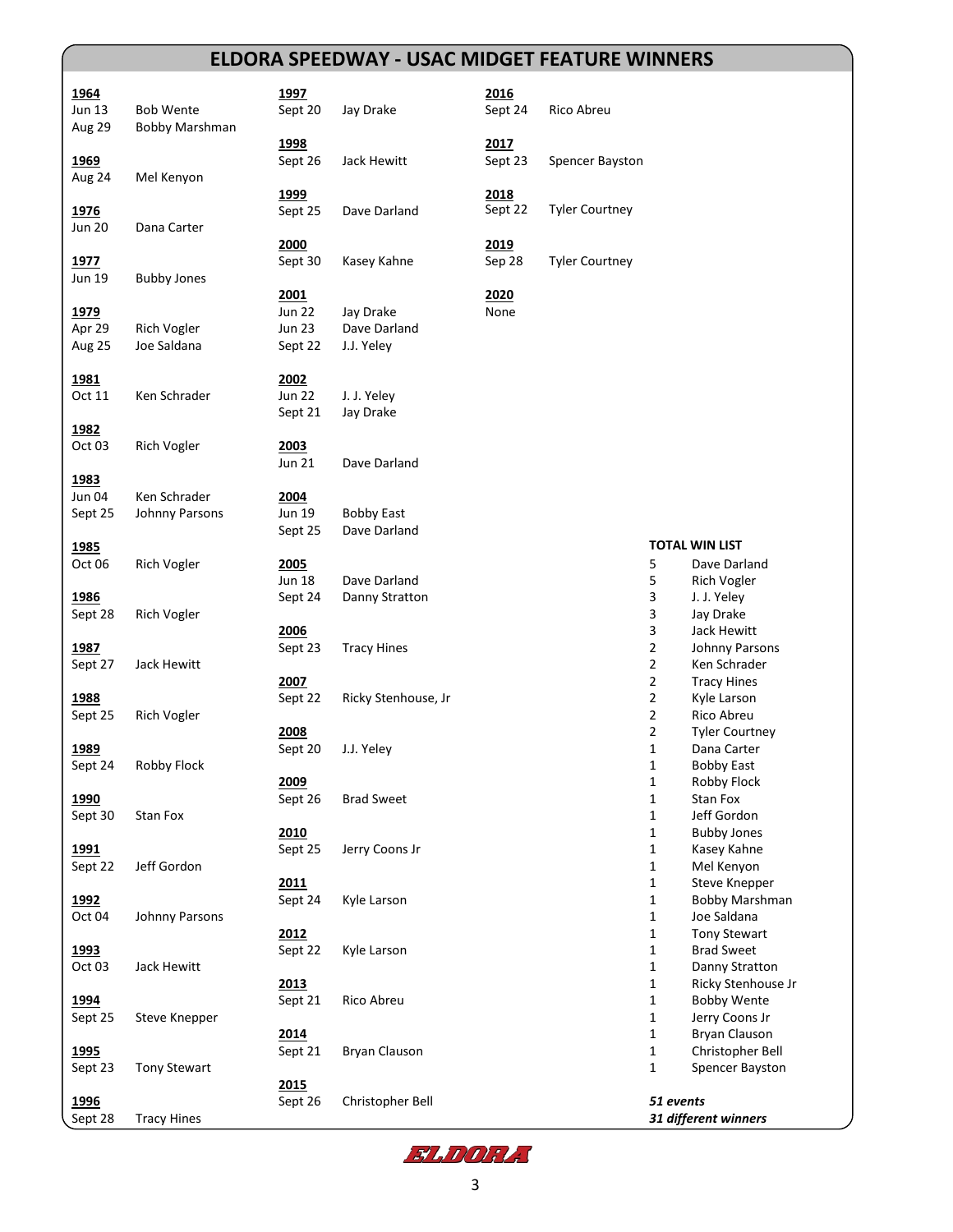## **ELDORA SPEEDWAY - USAC SILVER CROWN FEATURE WINNERS**

|                   |                     |         | <u>ELDORA SPEEDWAY - USAC SILVER CROWN FEATURE WINNERS</u> |                |                       |
|-------------------|---------------------|---------|------------------------------------------------------------|----------------|-----------------------|
|                   |                     |         |                                                            |                |                       |
| 1981              |                     | 2002    |                                                            |                |                       |
| Apr 26            | <b>Steve Kinser</b> | Sept 21 | <b>Brian Tyler</b>                                         |                |                       |
| Oct 11            | <b>Steve Kinser</b> |         |                                                            |                |                       |
|                   |                     | 2004    |                                                            |                |                       |
|                   |                     |         |                                                            |                |                       |
| 1982              |                     | Sept 25 | Dave Darland                                               |                |                       |
| Apr 25            | Danny Smith         |         |                                                            |                |                       |
| Oct 03            | Ron Shuman          | 2005    |                                                            |                |                       |
|                   |                     |         | Dave Darland                                               |                |                       |
|                   |                     | Sept 24 |                                                            |                |                       |
| 1983              |                     |         |                                                            |                |                       |
| Sept 25           | Ken Schrader        | 2006    |                                                            |                |                       |
|                   |                     | Sept 23 | Matt Neely                                                 |                |                       |
|                   |                     |         |                                                            |                |                       |
| 1985              |                     |         |                                                            |                |                       |
| Oct 06            | Larry Rice          | 2007    |                                                            |                |                       |
|                   |                     | Sept 22 | Jerry Coons, Jr                                            |                |                       |
|                   |                     |         |                                                            |                |                       |
| 1986              |                     |         |                                                            |                |                       |
| Sept 28           | Jack Hewitt         | 2008    |                                                            |                |                       |
|                   |                     | Sept 20 | Dave Darland                                               |                |                       |
| 1987              |                     |         |                                                            |                |                       |
| Sept 27           |                     | 2009    |                                                            |                |                       |
|                   | Larry Rice          |         |                                                            |                |                       |
|                   |                     | Sept 26 | Dave Darland                                               |                |                       |
| 1988              |                     |         |                                                            |                |                       |
| Sept 25           | Jack Hewitt         | 2010    |                                                            |                |                       |
|                   |                     |         |                                                            |                |                       |
|                   |                     | Sept 25 | <b>Bryan Clauson</b>                                       |                |                       |
| 1989              |                     |         |                                                            |                |                       |
| Sept 24           | Jack Hewitt         | 2011    |                                                            |                |                       |
|                   |                     | Sept 24 | Kyle Larson                                                |                |                       |
|                   |                     |         |                                                            |                |                       |
| 1990              |                     |         |                                                            |                |                       |
| Sept 30           | <b>Steve Butler</b> | 2012    |                                                            |                |                       |
|                   |                     | Sept 22 | Bryan Clauson                                              |                |                       |
|                   |                     |         |                                                            |                |                       |
| <u>1991</u>       |                     |         |                                                            |                |                       |
| Sept 22           | Jack Hewitt         | 2013    |                                                            |                |                       |
|                   |                     | Sept 21 | Chris Windom                                               |                |                       |
| 1992              |                     |         |                                                            |                |                       |
|                   |                     |         |                                                            |                |                       |
| Oct 04            | <b>Steve Butler</b> | 2014    |                                                            |                |                       |
|                   |                     | Sep 21  | Jerry Coons Jr                                             |                |                       |
| 1993              |                     |         |                                                            |                |                       |
| Oct <sub>03</sub> | Ron Shuman          | 2015    |                                                            |                |                       |
|                   |                     |         |                                                            |                |                       |
|                   |                     | Sept 26 | Christopher Bell                                           |                |                       |
| 1994              |                     |         |                                                            |                | <b>TOTAL WIN LIST</b> |
| Sept 25           | Jack Hewitt         | 2016    |                                                            | 8              | Jack Hewitt           |
|                   |                     | Sept 24 | Chris Windom                                               | 4              | Dave Darland          |
|                   |                     |         |                                                            |                |                       |
| 1995              |                     |         |                                                            | 2              | Steve Butler          |
| Sept 25           | Jack Hewitt         | 2017    |                                                            | $\overline{2}$ | <b>Steve Kinser</b>   |
|                   |                     | Sept 23 | <b>Tyler Courtney</b>                                      | $\overline{2}$ | Larry Rice            |
|                   |                     |         |                                                            |                |                       |
| <u>1996</u>       |                     |         |                                                            | $\overline{2}$ | Ron Shuman            |
| Sept 28           | Jack Hewitt         | 2018    |                                                            | $\overline{2}$ | J. J. Yeley           |
|                   |                     | Sept 22 | C.J. Leary                                                 | $\overline{2}$ | Bryan Clauson         |
| 1997              |                     |         |                                                            | $\overline{2}$ | Jerry Coons Jr        |
|                   |                     |         |                                                            |                |                       |
| Sept 20           | Kevin Huntley       | 2019    |                                                            | $\overline{2}$ | Chris Windom          |
|                   |                     | Sept 28 | <b>Brady Bacon</b>                                         | $\mathbf{2}$   | <b>Tyler Courtney</b> |
| 1998              |                     |         |                                                            | $\mathbf 1$    | Kevin Huntley         |
|                   |                     |         |                                                            | $\mathbf{1}$   |                       |
| Sept 26           | Jack Hewitt         | 2020    |                                                            |                | Ken Schrader          |
|                   |                     | None    |                                                            | $\mathbf{1}$   | <b>Jimmy Sills</b>    |
| <u>1999</u>       |                     |         |                                                            | $\mathbf{1}$   | Danny Smith           |
| Sept 25           | <b>Jimmy Sills</b>  | 2021    |                                                            | $\mathbf 1$    | <b>Brian Tyler</b>    |
|                   |                     |         |                                                            |                |                       |
|                   |                     | June 26 | <b>Tyler Courtney</b>                                      | $\mathbf 1$    | Matt Neely            |
| 2000              |                     |         |                                                            | $\mathbf 1$    | Kyle Larson           |
| Sept 30           | J.J. Yeley          |         |                                                            | $\mathbf{1}$   | Christopher Bell      |
|                   |                     |         |                                                            | $\mathbf 1$    | <b>Brady Bacon</b>    |
|                   |                     |         |                                                            |                |                       |
| 2001              |                     |         |                                                            | 1              | C.J. Leary            |
| Sept 22           | J. J. Yeley         |         |                                                            |                |                       |
|                   |                     |         |                                                            |                | 40 events             |
|                   |                     |         |                                                            |                | 21 different winners  |
|                   |                     |         |                                                            |                |                       |